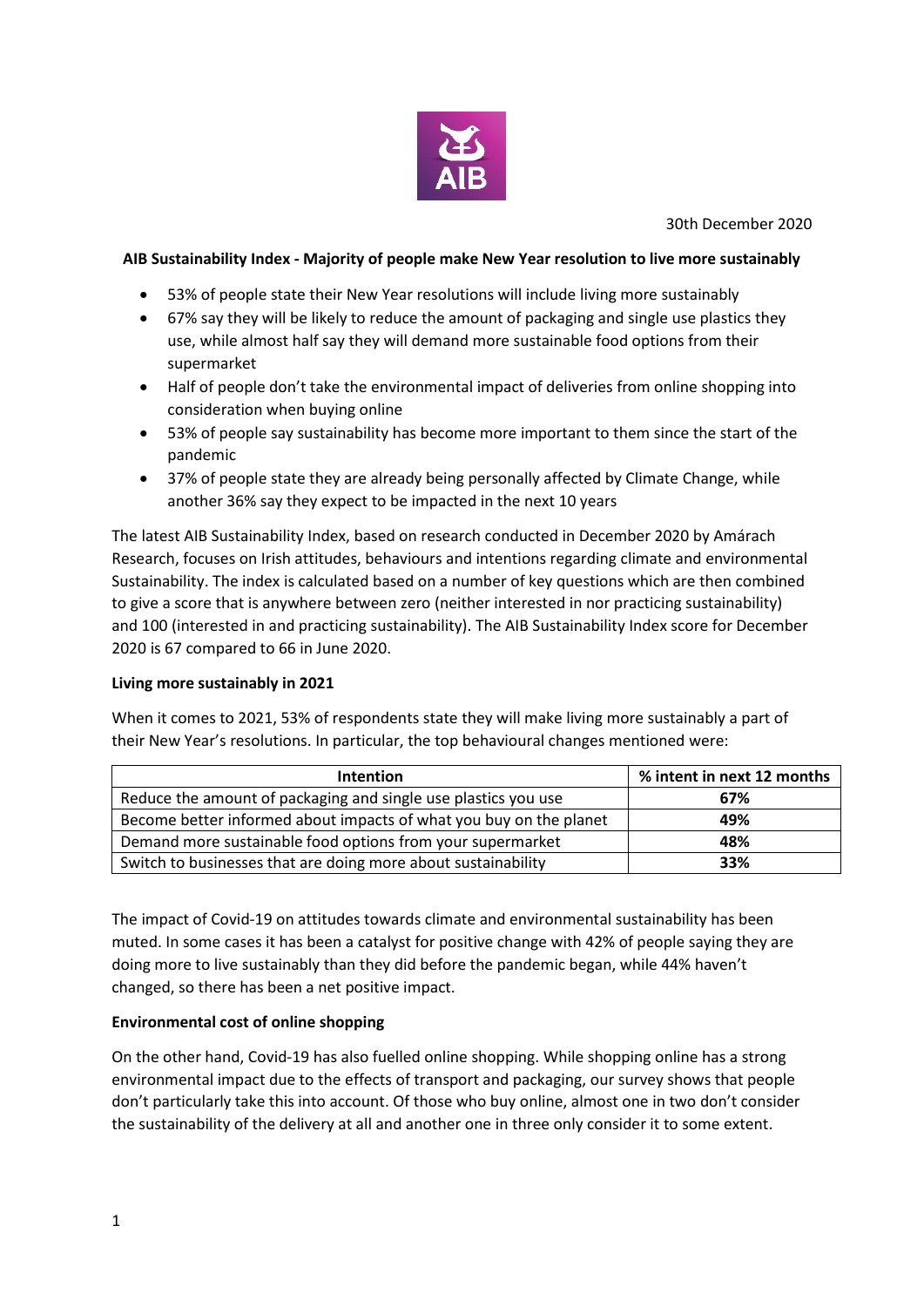### **Sustainability in our lives**

94% believe human activity is having a negative impact on the planet, with 56% believing that human activity is mainly responsible for climate change. 81% think that collective effort is more important than individual behaviour when it comes to tackling climate change.

AIB firmly believes that we can all play a part and is collaborating with our partners including the Economic and Social Research Institute to support research in to climate action and Nissan to finance the purchase of electric vehicles.

62% of people say that a business's positive sustainability credentials have an impact on their decision to buy that firm's products or services.

However, price is still a key consideration, with 48% saying they would be willing to pay a little more for greener home heating and 44% willing to pay a little more for greener electricity, while still half would not be willing to pay more for these utilities.

One of the factors that will impact future products and services demand will be taxation and costs associated with making greener choices. In terms of support for increases to the carbon tax, 50% of people would welcome this to some extent or more, but 44% wouldn't.

With more people working from home and the other changes that have come about due to the pandemic, 37% expect that the quality of their life after the pandemic will be better than it was before its onset, 19% expect it will be worse, with the remaining third expecting no major change compared to pre-Covid-19.

#### **Commentary**

Colin Hunt, AIB Chief Executive said:

"Managing climate change is the most important challenge facing this generation. That is why earlier this year we committed to achieving Carbon Neutrality across our operations by 2030, using a Net Zero approach. That means cutting greenhouse gas emissions to as close to zero as possible - through elimination of carbon rather than offsetting it. We must also look beyond our own operations and the greatest impact that we can have on Ireland's carbon footprint is by supporting our customers and helping them to transition to a low carbon economy. It is our ambition that green lending should account for 70 per cent of our new customer lending by 2030. As we enter a New Year, it's heartening that the AIB Sustainability Index shows that people are planning to live more sustainably. At AIB, we too have put sustainability at the centre of our strategy and will continue to support our customers to transition to a low carbon future including by funding renewable energy projects and financing the building and purchase of energy efficient homes.''

Gerard O'Neill of Amárach Research said:

"The trend in our research confirms that sustainability has become more important to Irish people since the start of the pandemic. This is especially encouraging as the country prepares for a more sustainable recovery in 2021. The findings also show that we are taking responsibility for change in our own lives through the choices we make about energy efficiency and waste reduction. The research is a wake-up call for those businesses who need new ways of relating to Irish consumers in a post-Covid world.